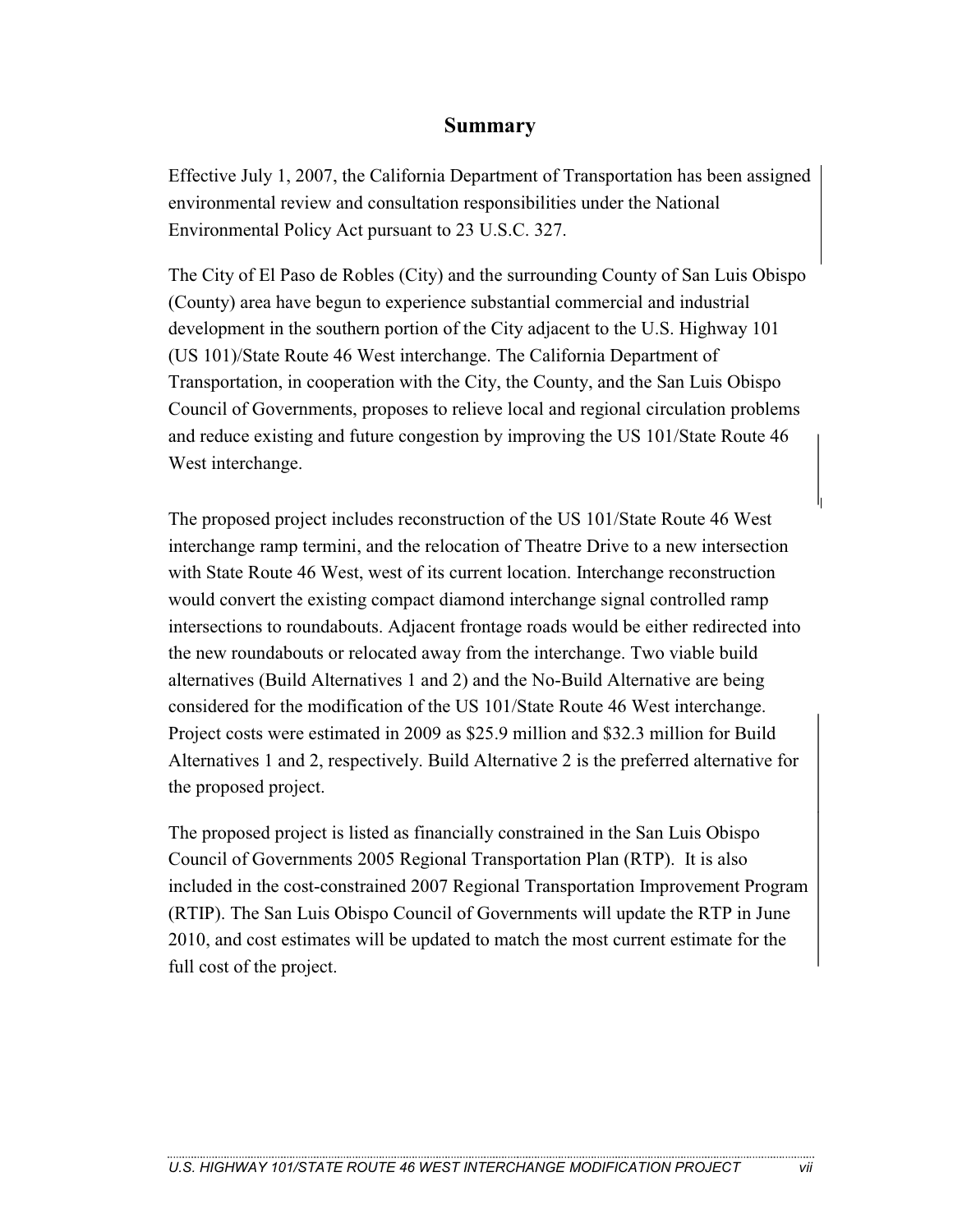| <b>Potential Impact</b>                 |                    | <b>Build Alternative 1</b>            | <b>Build Alternative 2</b>            | <b>No-Build Alternative</b>        |
|-----------------------------------------|--------------------|---------------------------------------|---------------------------------------|------------------------------------|
|                                         | Consistency with   | Build Alternative 1 is consistent     | Build Alternative 2 is consistent     | The No-Build Alternative is not    |
|                                         | the City General   | with the City's General Plan.         | with the City's General Plan.         | consistent with the City General   |
|                                         | Plan               |                                       |                                       | Plan.                              |
|                                         | Consistency with   | Build Alternative 1 is consistent     | Build Alternative 2 is consistent     | The No-Build Alternative is not    |
|                                         | the County General | with the County's General Plan.       | with the County's General Plan.       | consistent with the County General |
|                                         | Plan               |                                       | The Salinas River Inland Area Plan    | Plan.                              |
|                                         |                    |                                       | of the County's Circulation           |                                    |
|                                         |                    |                                       | Element identifies need for           |                                    |
|                                         |                    |                                       | circulation improvements along the    |                                    |
|                                         |                    |                                       | US 101 and State Route 46 West        |                                    |
| <b>Land Use</b>                         |                    |                                       | corridors as accordance with          |                                    |
|                                         |                    |                                       | recommendations in the San Luis       |                                    |
|                                         |                    |                                       | Obispo Council of Governments'        |                                    |
|                                         |                    |                                       | major investment study.               |                                    |
|                                         |                    |                                       |                                       |                                    |
|                                         |                    |                                       | Per Section 22.06.040, Title 22 of    |                                    |
|                                         |                    |                                       | the County's Land Use Ordinance,      |                                    |
|                                         |                    |                                       | County proposed projects are          |                                    |
|                                         |                    |                                       | exempt from land use permit           |                                    |
|                                         |                    |                                       | requirements.                         |                                    |
|                                         |                    | Potential displacement of a           | Potential displacement of a           | No relocations would occur with    |
|                                         |                    | maximum of four non-residential       | maximum of four non-residential       | the No-Build Alternative.          |
|                                         |                    | businesses with Build Alternative     | businesses with Build Alternative     |                                    |
|                                         |                    | 1, including two gas stations and     | 2, including two gas stations and     |                                    |
| <b>Relocations</b>                      |                    | vehicle repair and service            | vehicle repair and service            |                                    |
|                                         |                    | businesses on the east side of US     | businesses on the east side of US     |                                    |
|                                         |                    | 101. Potential impacts (e.g., partial | 101. Potential impacts (e.g., partial |                                    |
|                                         |                    | acquisition) to motel west of US      | acquisition) to motel west of US      |                                    |
|                                         |                    | 101 along Theatre Drive.              | 101 along Theatre Drive.              |                                    |
| <b>Utilities and Emergency Services</b> |                    | Utilities that may be affected        | Utilities that may be affected        | The No-Build Alternative would     |
|                                         |                    | include underground water lines,      | include underground water lines,      | result in no improvements.         |
|                                         |                    | underground natural gas lines,        | underground natural gas lines,        | Congestion and levels of service   |
|                                         |                    | electricity lines, telephone, and     | electricity lines, telephone, and     | would continue to deteriorate      |
|                                         |                    | cable television lines. Emergency     | cable television lines. Emergency     | potentially delaying emergency     |
|                                         |                    | services may experience delays in     | services may experience delays in     | vehicles.                          |
|                                         |                    | response times during construction;   | response times during construction;   |                                    |
|                                         |                    | however, travel along existing        | however, travel along existing        |                                    |
|                                         |                    | roadways (e.g., Theatre Drive) in     | roadways (e.g., Theatre Drive) in     |                                    |
|                                         |                    | the project area would be             | the project area would be             |                                    |

## **Summary of Major Potential Impacts from Alternatives**

*viii U.S. HIGHWAY 101/STATE ROUTE 46 WEST INTERCHANGE MODIFICATION PROJECT* 

,,,,,,,,,,,,,,,,,,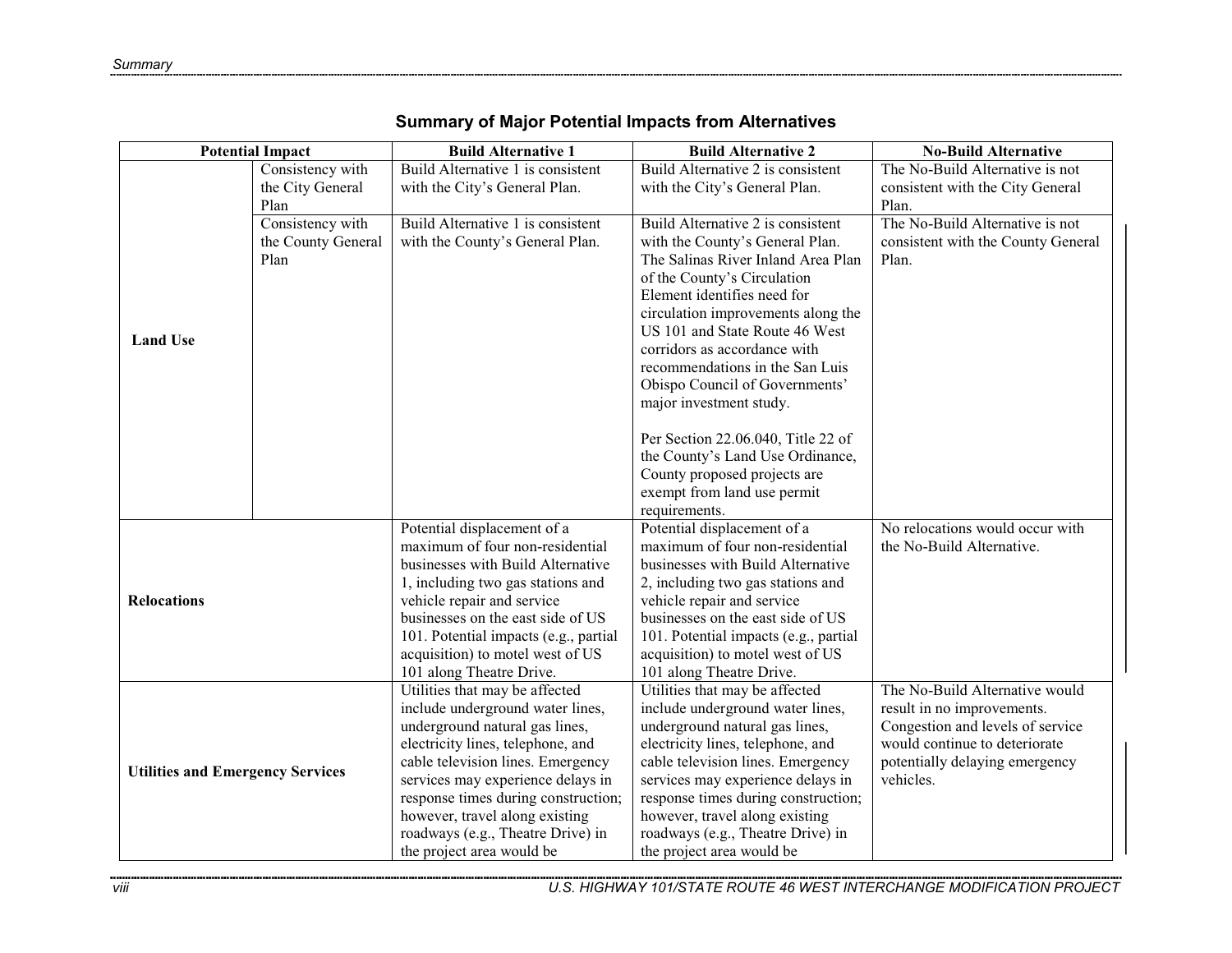| <b>Potential Impact</b>              | <b>Build Alternative 1</b>             | <b>Build Alternative 2</b>             | <b>No-Build Alternative</b>         |
|--------------------------------------|----------------------------------------|----------------------------------------|-------------------------------------|
|                                      | maintained for emergency services      | maintained for emergency services      |                                     |
|                                      | during project construction.           | during project construction.           |                                     |
|                                      | Build Alternative 1 would improve      | Build Alternative 2 would improve      | The No-Build Alternative would      |
|                                      | the operation (e.g., level of service) | the operation (e.g., level of service) | not address current and future      |
|                                      | of the ramp intersections, and the     | of the ramp intersections, and the     | operational deficiencies at the     |
| <b>Traffic and Transportation</b>    | intersection of Theatre Drive and      | Theatre Drive/South Vine Street        | interchange.                        |
|                                      | State Route 46 West. See above         | intersection. See above discussions    |                                     |
|                                      | discussions regarding "Utilities and   | regarding "Utilities and Emergency     |                                     |
|                                      | Emergency Services."                   | Services."                             |                                     |
|                                      | Build Alternative 1 would result in    | Build Alternative 2 would result in    | No impacts.                         |
| <b>Visual/Aesthetics</b>             | low to moderate impacts.               | low to moderate impacts; however,      |                                     |
|                                      |                                        | Alternative 2 would have a greater     |                                     |
|                                      |                                        | visual impact overall.                 |                                     |
|                                      | Portions of this alternative would     | Portions of this alternative would     | No impacts.                         |
|                                      | encroach upon the 100-year             | encroach upon the 100-year             |                                     |
| <b>Hydrology and Floodplain</b>      | floodplain. However, current           | floodplain. However, current           |                                     |
|                                      | drainage patterns would be             | drainage patterns would be             |                                     |
|                                      | maintained.                            | maintained.                            |                                     |
|                                      | Build Alternative 1 is expected to     | Build Alternative 2 is expected to     | No impacts.                         |
|                                      | result in a net increase of 2.3 acres  | result in a net increase of 3.5 acres  |                                     |
| <b>Water Quality and Storm Water</b> | of impervious surface. Increase in     | of impervious surface. Increase in     |                                     |
| <b>Runoff</b>                        | impervious surface results in          | impervious surface results in          |                                     |
|                                      | increased rate of runoff and           | increased rate of runoff and           |                                     |
|                                      | pollutant load to receiving waters.    | pollutant load to receiving waters.    |                                     |
|                                      | Build Alternative 1 would be           | Build Alternative 2 would be           | The existing facility does not meet |
|                                      | subject to seismic ground shaking.     | subject to seismic ground shaking.     | current seismic standards. The      |
| Geology/Soils/Seismic                | However, the proposed project          | However, the proposed project          | facility meets the minimum          |
|                                      | would be designed in compliance        | would be designed in compliance        | requirements for existing           |
|                                      | with modern seismic safety             | with modern seismic safety             | structures.                         |
|                                      | standards.                             | standards.                             |                                     |
|                                      | No known paleontological sites         | No known paleontological sites         | No impacts.                         |
|                                      | were identified within the project     | were reported within the project       |                                     |
|                                      | area, and no paleontological           | area, and no paleontological           |                                     |
| Paleontology                         | resources were observed during         | resources were observed during         |                                     |
|                                      | field surveys. Paleontological         | field surveys. Paleontological         |                                     |
|                                      | resources may be unearthed during      | resources may be unearthed during      |                                     |
|                                      | project construction.                  | construction.                          |                                     |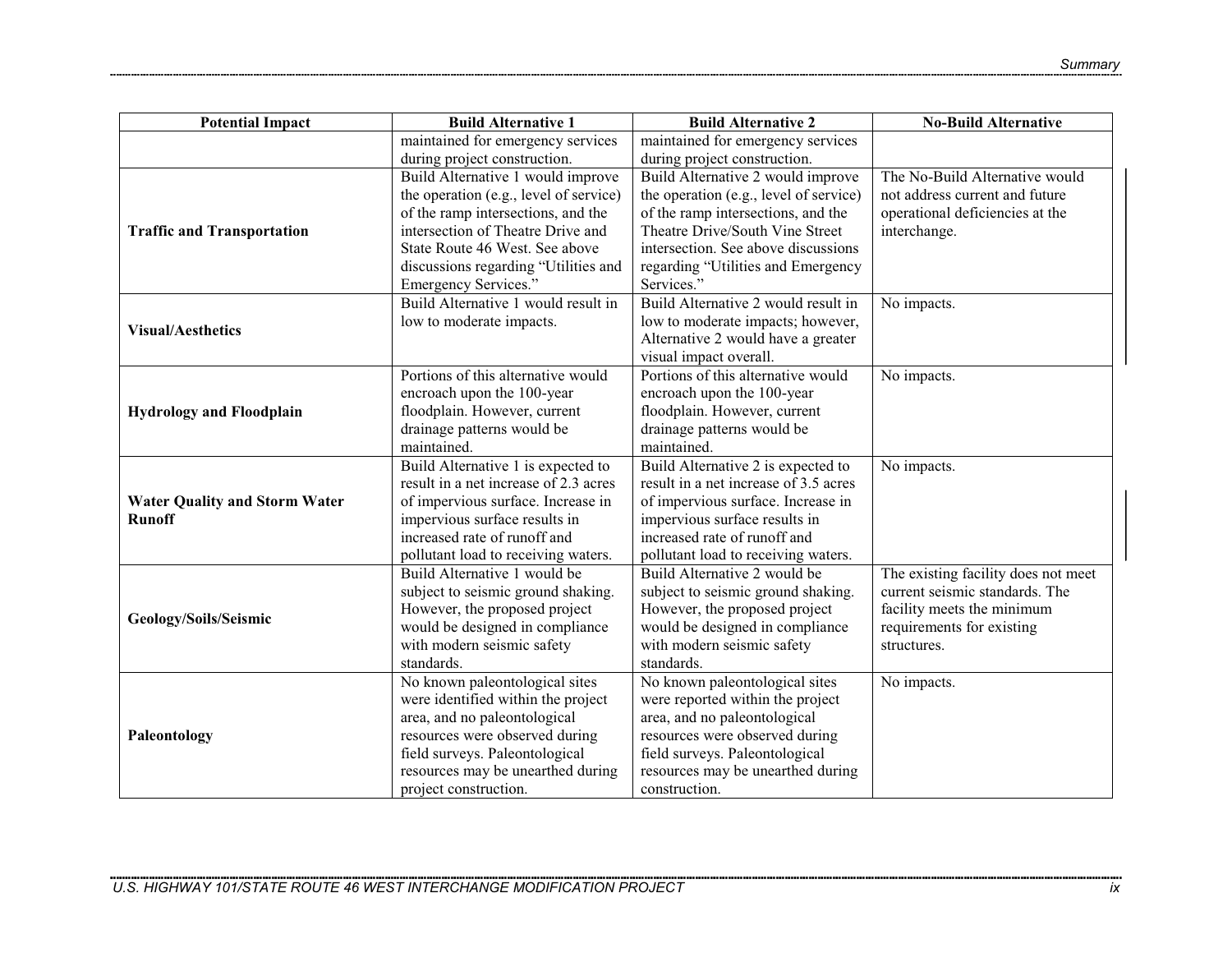| <b>Potential Impact</b>          | <b>Build Alternative 1</b>            | <b>Build Alternative 2</b>            | <b>No-Build Alternative</b>       |
|----------------------------------|---------------------------------------|---------------------------------------|-----------------------------------|
|                                  | Aerially deposited lead               | Aerially deposited lead               | No impacts.                       |
|                                  | contamination may be encountered      | contamination may be encountered      |                                   |
|                                  | during construction, as well as       | during construction, as well as       |                                   |
| <b>Hazardous Waste/Materials</b> | lead-based paint in roadway           | lead-based paint in roadway           |                                   |
|                                  | pavement markings. Asbestos-          | pavement markings. Asbestos-          |                                   |
|                                  | containing material also may be       | containing material also may be       |                                   |
|                                  | encountered during structure          | encountered during structure          |                                   |
|                                  | demolition.                           | demolition.                           |                                   |
|                                  | Build Alternative 1 would not         | Build Alternative 2 would not         | Long-term increases in congestion |
|                                  | conflict with any applicable air      | conflict with any applicable air      | would result in worsening of air  |
|                                  | quality plan, or exceed San Luis      | quality plan, or exceed San Luis      | quality.                          |
|                                  | Obispo Air Pollution Control          | Obispo Air Pollution Control          |                                   |
| <b>Air Quality</b>               | District's daily or quarterly         | District's daily or quarterly         |                                   |
|                                  | thresholds for construction-related   | thresholds for construction-related   |                                   |
|                                  | emissions. Construction would         | emissions. Construction would         |                                   |
|                                  | result in temporary, short-term       | result in temporary, short-term       |                                   |
|                                  | impacts.                              | impacts.                              |                                   |
|                                  | Build Alternative 1 would not         | Build Alternative 2 would not         | No impacts.                       |
| <b>Noise and Vibration</b>       | cause a substantial noise increase,   | cause a substantial noise increase,   |                                   |
|                                  | and no noise abatement is             | and no noise abatement is             |                                   |
|                                  | proposed.                             | proposed.                             |                                   |
|                                  | Build Alternative 1 is not likely to  | Build Alternative 2 is not likely to  | No impacts.                       |
|                                  | affect special-status plants or       | affect special-status plants or       |                                   |
| <b>Natural Communities</b>       | animals. This alternative is          | animals. This alternative is          |                                   |
|                                  | expected to affect approximately      | expected to affect approximately      |                                   |
|                                  | 24 oak trees.                         | 49 oak trees.                         |                                   |
|                                  | Build Alternative 1 would result in   | Build Alternative 2 would result in   | No impacts.                       |
|                                  | approximately 0.38 acre of impact     | approximately 0.29 acre of impact     |                                   |
|                                  | to California Department of Fish      | to California Department of Fish      |                                   |
| <b>Jurisdictional Waters</b>     | and Game and Clean Water Act          | and Game and Clean Water Act          |                                   |
|                                  | non-wetland jurisdictional features.  | non-wetland jurisdictional impacts.   |                                   |
|                                  | No wetlands would be affected         | No wetlands would be affected         |                                   |
|                                  | under this alternative.               | under this alternative.               |                                   |
|                                  | No special-status animal species      | No special-status animal species      | No impacts.                       |
|                                  | were observed within the biological   | were observed within the biological   |                                   |
| <b>Animal Species</b>            | study area, nor are such species      | study area, nor are such species      |                                   |
|                                  | anticipated to be affected under this | anticipated to be affected under this |                                   |
|                                  | alternative.                          | alternative.                          |                                   |